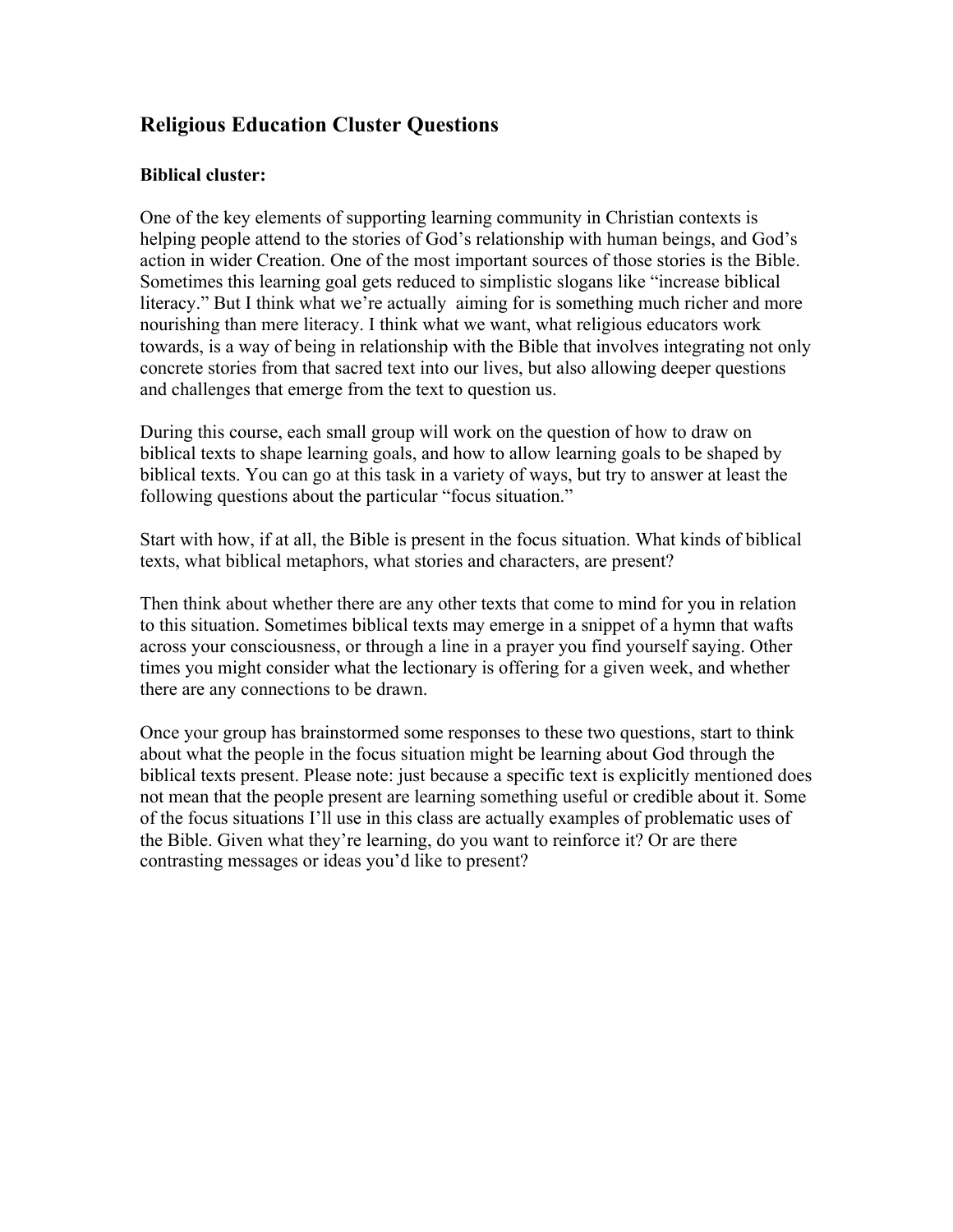#### **Ritual cluster:**

We always learn in at least three modes – through our ideas, through our feelings, and through our actions. Educators tend to speak about this as the "cognitive, the affective, and the psychomotor" elements of learning. Religious community is generally particularly rich in weaving these elements together through our ritual practices. Liturgy is one very specific form of ritual, but there are many other rituals – large and small – to be found in religious community. Think about the ways in which people gather for coffee after liturgy, or the specific pews they tend to sit in.

One of the key teaching challenges religious educators often face is that of preparing people for initiation into specific rituals of the community. In the Lutheran context, churches often prepare children for first communion, or for confirmation. In the Catholic context there is specific instruction for reconciliation, for marriage, and so on. In this class – and for this cluster of questions – I want you to be aware of both the "big" rituals of sacramental life (communion, for instance) as well as the "little" rituals such as preparing to begin a Sunday School class, or gathering for coffee.

We learn best when our "ideas, feelings and action" are all engaged congruently, in a coherent fashion. That is, when we do what we believe, when we say what we do, when we feel within that action, and so on. This cluster of questions about ritual invites you to observe the rituals that are present in the focus situation, and to consider how learning is happening within them, and whether are other, additional pieces you would bring to the task.

Start with simply listing all of the behaviors you can observe in the focus situation that might be at least routine, or perhaps even rise to the level of ritual. Pay attention to all of them, big and small, and make as long a list as you can.

Next, sort through that list and identify those rituals that seem most explicitly Christian to you. Perhaps there's an obvious ritual — like communion — being portrayed. Or perhaps someone offers a prayer in the situation.

Once your group has brainstormed these two lists (all of the rituals, and then those that are more explicitly Christian), start to think about what the people in the focus situation might be learning about God through those rituals. Please note: just because a specific ritual is explicitly Christian does not mean that the people in the midst of it are learning something useful or credible about it. Some of the focus situations I'll use in this class are actually examples of problematic examples of Christian ritual. Given what they're learning, do you want to reinforce the ritual? Or are there contrasting messages or ideas you'd like to present?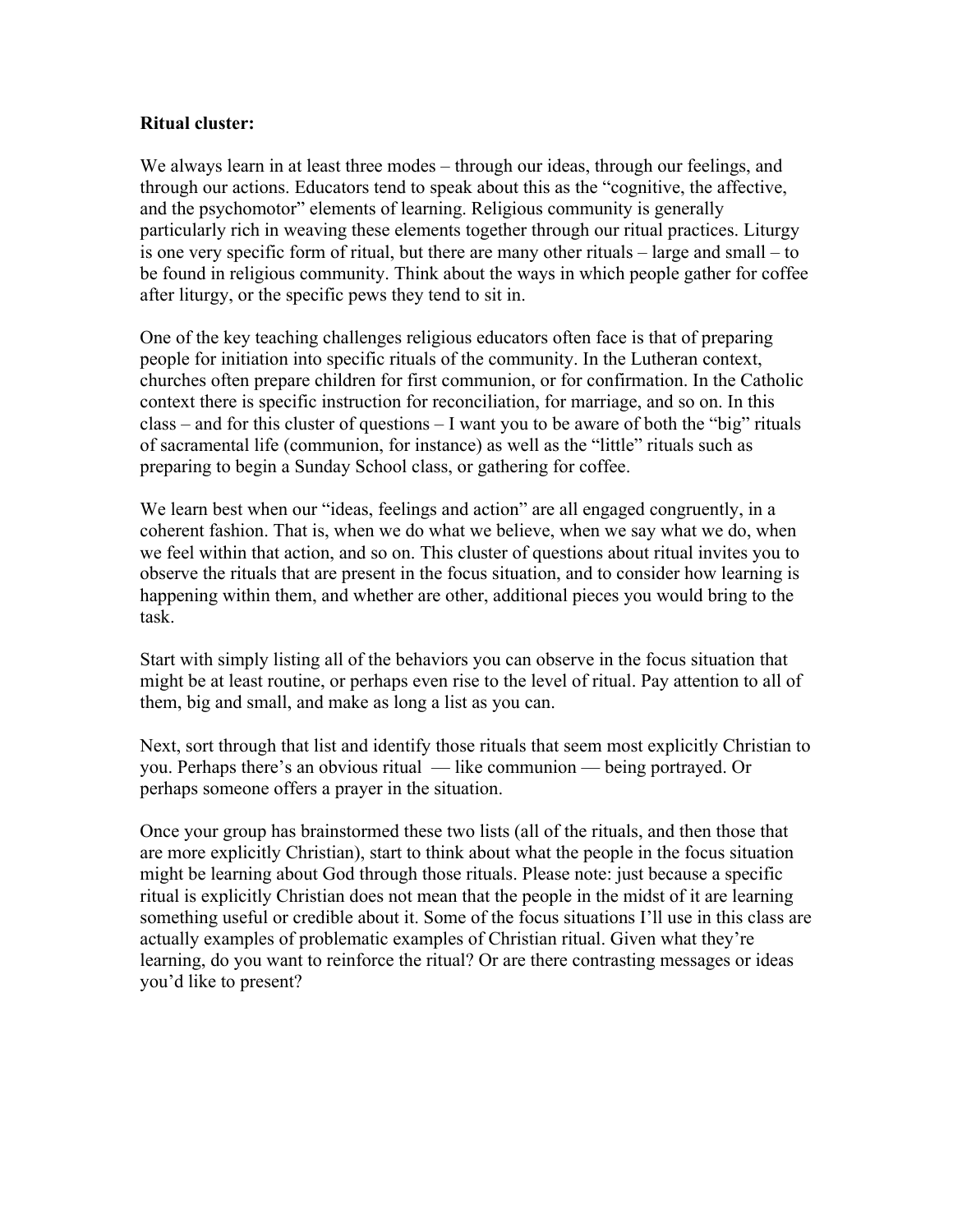## **History cluster:**

There are so many ways in which history shapes learning, that it's hard for me to know where to begin. Particularly in a course as short as this, I'll have to rely in large measure on the knowledge you bring into the "room." But think even in basic terms about what history is: the series of past events that lead up to the one you're currently experiencing.

Your own experience of this class, for instance, was likely shaped by your previous experiences with religious education. Maybe you were a kid who LOVED Sunday school. If so, you probably come to this class eager for ideas about how to help other kids have similarly engaging experiences. Or perhaps you're someone who learns best through memorization. The past memory work you've done will shape what you can take from this class.

If we had the time, I would have invited you to read some of the wonderful texts which tell stories of religious education over the years. Such history shapes current learning for good – and ill.

The questions your group needs to ask as you engage this focus situation stem from digging into the history of the situation. What can you glean about prior events, practices, meanings that have shaped what is occurring in the situation?

First you need to ask: what are the stories of the individuals present? What are the stories of the church or churches? Do these stories conflict in any way? What other history seems to be connected or informative in this context? (thinking about race in church, for instance, inevitably involves thinking about race in larger US settings, too)

Next, take Mary Boys' grid and see if you can figure out where in her grid this focus situation might be found. Even if you can't determine it for sure, at least come up with some basic answers to her questions, using the focus situation as the raw data.

What do you appreciate about the history(ies) that is present in this situation, and what might be elements of the history(ies) that you would want to ignore or at least give less attention to?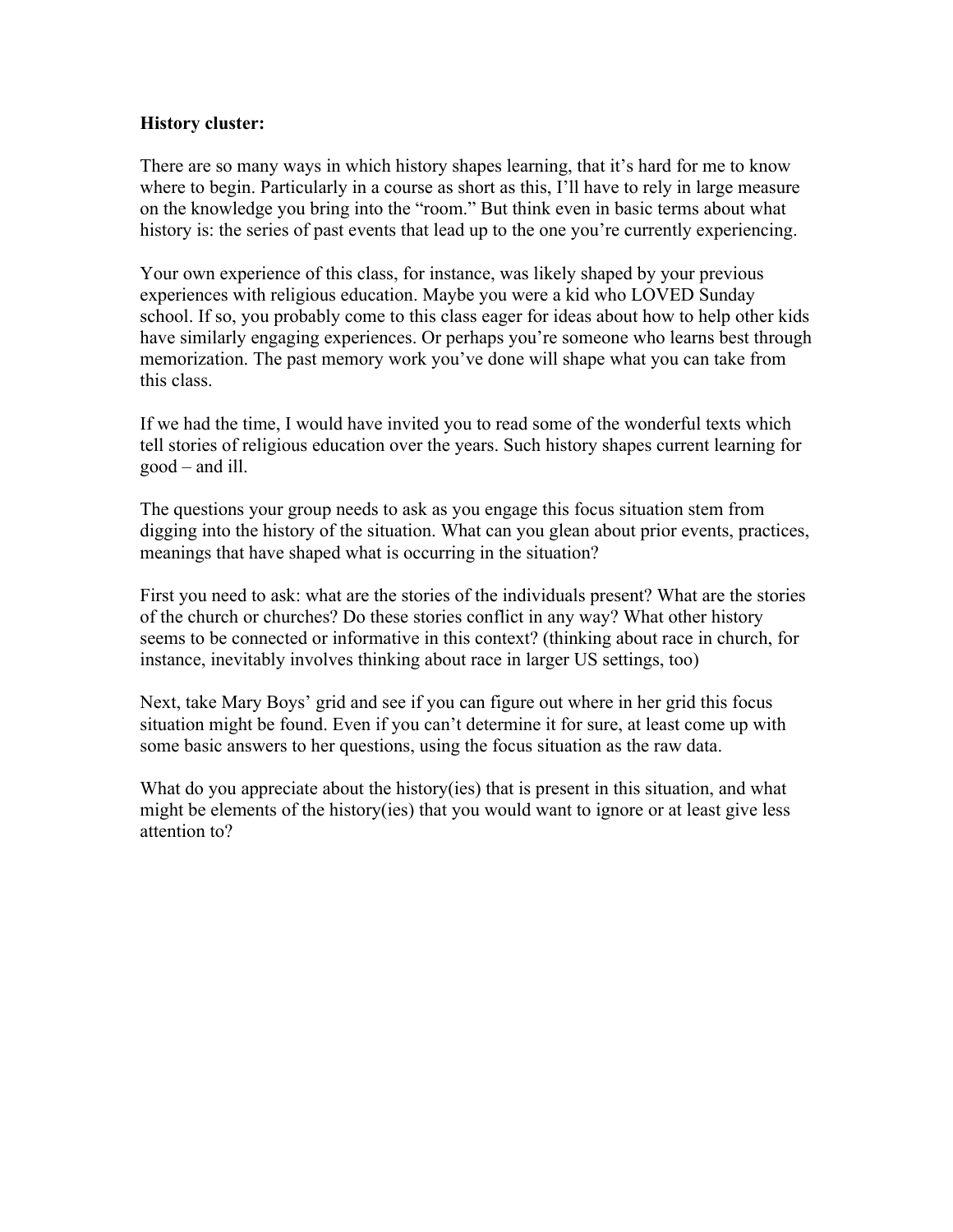## **Learning cluster:**

This cluster of questions is going to ask you to delve more deeply into the social science and education lenses that we bring to religious education. There are elements of learning that spread further than religious community, forms of teaching that occur not simply in church but also in the wider world. This is the cluster where I'm asking you to pay specific attention to learning challenges, and learning design.

Start by considering whether any explicit teaching is going on. Can you identify a "teacher" and a "learner"? How is that teaching and learning taking place?

Next I want you to see if you can identify any of the implicit learning that is going on. Another way to think about "implicit" learning is to think about learning that is not necessarily intentional, but rather that occurs somewhat incidentally, or without intentionality. You've probably had the experience yourself of someone teaching explicitly that God is love, but treating you very disrespectfully. So that while the explicit message is one of love, the implicit message suggests that (for whatever reason) love does not come attached to respect.

Next try to identify unintentional learning, learning that takes place through absence, or taboo; learning that is referred to as the "null" curriculum. Many middle class white people, for example, learn a lot about race through the null curriculum. Many of us have learned a lot about religion in public school contexts by its obvious absence (note: what we have learned may not be what religious communities would want us to learn).

Finally, take the "Nurturing Faith" handout, and see if you can identify where in those ages/stages the participants of the focus situation would most likely fit. Does the situation contain learning support that's appropriate for the ages of the people present?